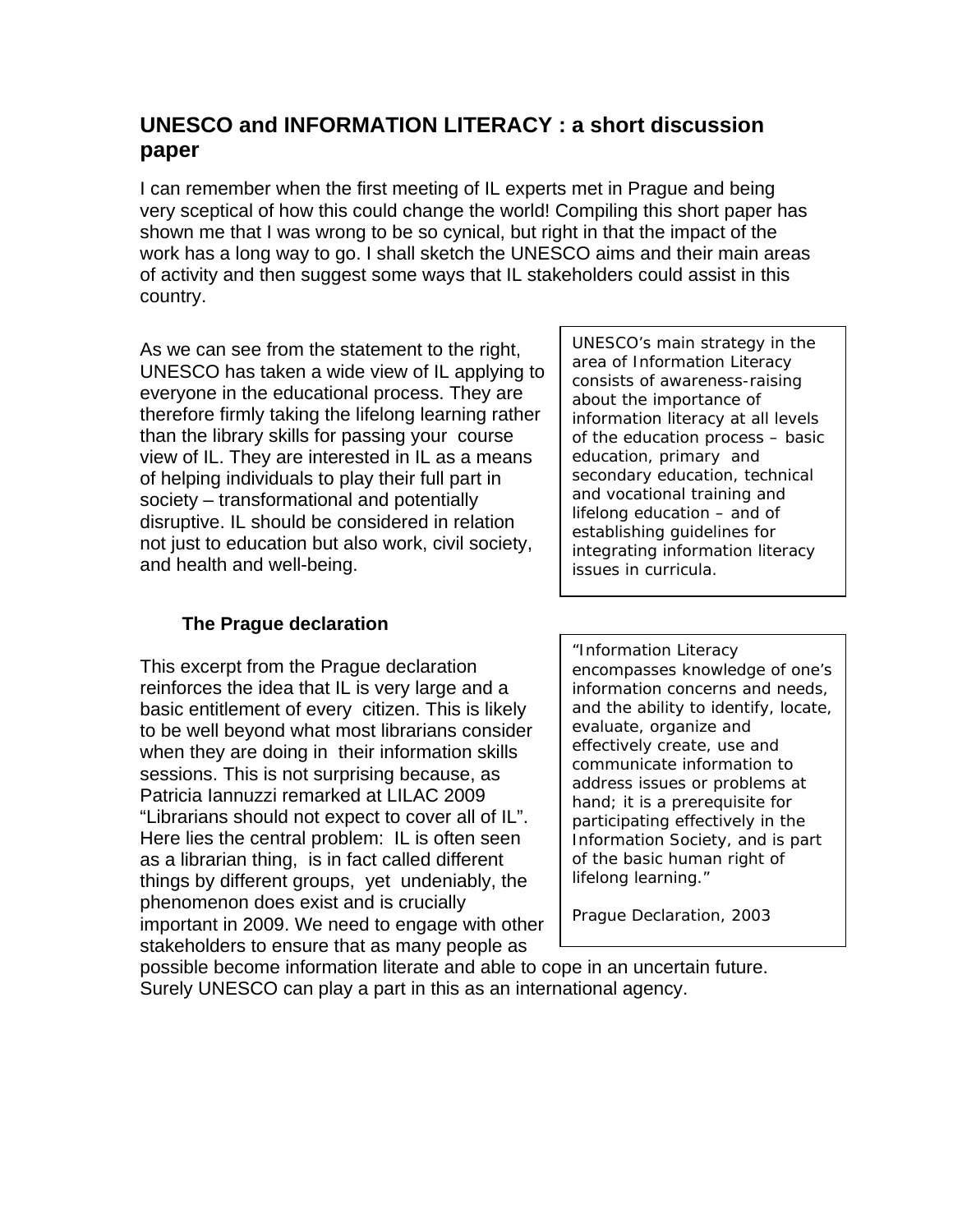#### **Further Meetings**

UNESCO have convened at least 3 large meetings (Prague 2003, Alexandria 2005 and Ljubjana 2006) and the quotes here give only a flavour of their deliberations.

Other examples :

UNESCO sponsor Conferences throughout the world.e.g.Jamaica Library Service Annual Conference 'Public and School Libraries: Your Partners in National Development'**,**Feb 2009, sponsored by UNESCO

UNESCO sponsor many projects around the world on IL including Nigeria, Kazakhstan, Ghana, VietNam, Uganda, China, Congo, South Africa, Egypt.

#### **Recent major initiatives**

- 1. Training the Trainers initiative. This major recent initiative has organised 11 Workshops throughout the world where IL experts provide a platform for creating a group of IL trainers for their respective countries which can be cascaded downwards through schools and universities. Here are some examples :
	- Montego Bay, Jamaica (30 May 1 June 2008) (31 on-campus)
	- Quebec City, Canada (8 –9 August) (35 on-campus)
	- Port Dickson, Malaysia (11 14 August) (78 on-campus)
	- Tallinn, Estonia (21 23 August) (47 on-campus)
	- Ankara, Turkey (3 5 September (50 on-campus)
	- Cape Town, South Africa (4 6 October) (27 on-campus)
	- Wuhan, China (21 23 October) (104 on-campus)
	- Granada, Spain (27 30 October) (50 on-campus, 134 online)
	- Alexandria, Egypt (4 6 November) (94 on-campus)
	- Patiala, India (5 7 November) (66 on-campus)
	- Lima, Peru (22 24 January 2009) (45 on-campus)

There is an executive summary of the final report, dated 12 February 2009, to UNESCO prepared by Albert K. Boekhorst and Forest Woody Horton, Jr. the Project Co-Coordinators.

http://www.infolit.org/reports/TTT%20Final%20Report%20Exec.doc

This gives a number of ideas about future strategy, which is of interest.

• Each major geographic area, and country with in that area, be encouraged to do additional on-campus workshops 2009-2010. These should take account of users with special needs. "UNESCO should dialogue and negotiate with appropriate regional intergovernmental organizations, appropriate member country ministries, their own

*IL "is a basic human right in the digital world" as it empowers individuals "in all walks of life to seek, evaluate, use and create information effectively to achieve their personal, social, occupational and educational goals"* 

*included in Alexandria Proclamation, 2005* 

- 
- 
- 
- 
- - -
- 
- - -
- 
- 
-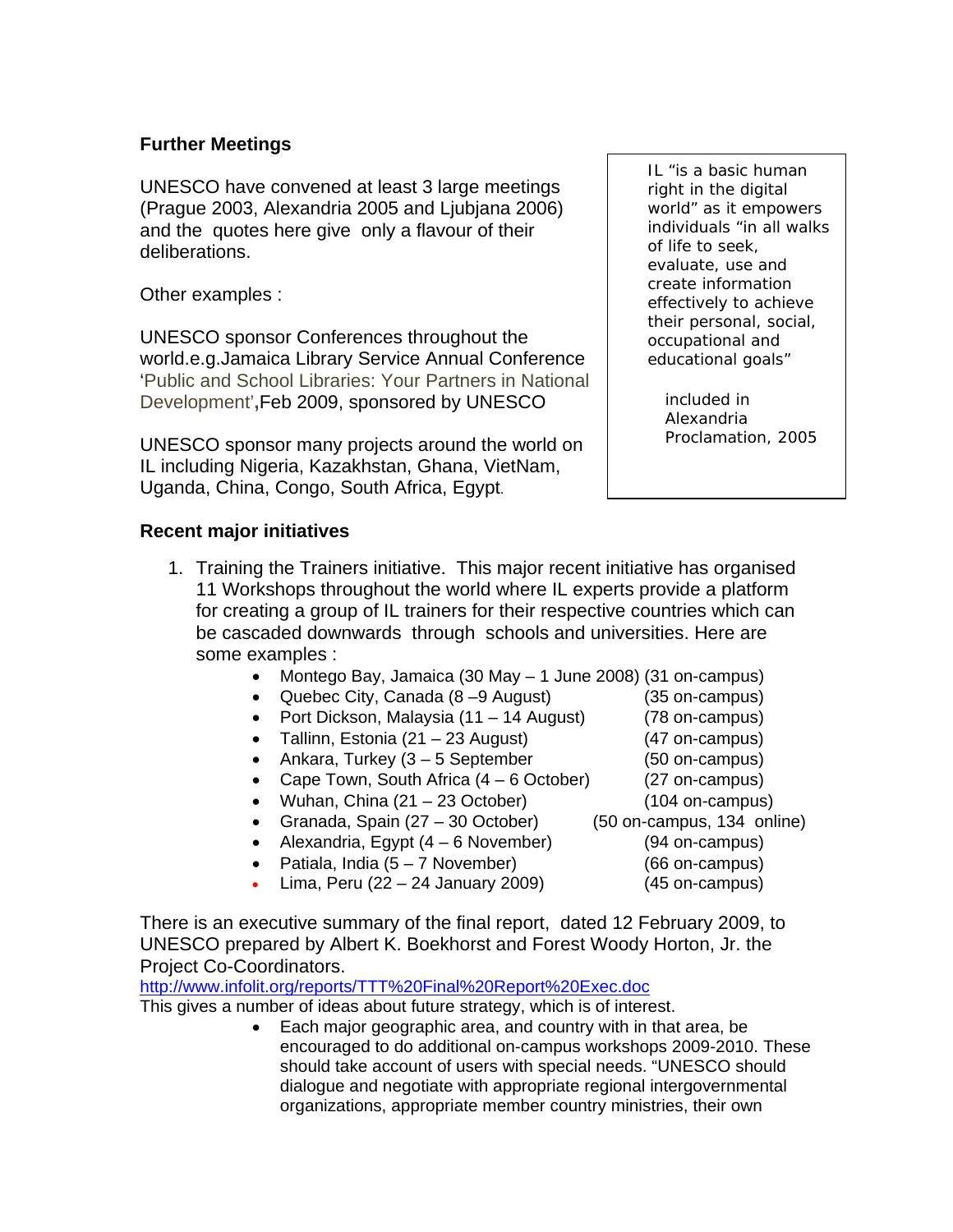UNESCO field offices, country missions to UNESCO, and international and regional professional LIS and Educational associations and societies."

- UNESCO should sponsor a meeting of TTT presenters to reflect on best practice, and move toward a template for future workshops, which could be virtual and customizable.
- Establish a TTT workshop wiki.
- Longer term objective reach out to aall sectors of society (see *Understanding Information Literacy : a primer,* which is discussed later)
- INFOLYMPIAD (an Information Skills Olympics)– idea that was discussed at Alexandria Conference – how would this work. Who would organise and pay for it?
- Need to pull together UNESCO IL and media literacy strands more coherently

2. Logo for badging Information Literacy throughout the world. During the UNESCO session of the World Library and Information Congress held in Quebec, Canada, in August 2008, Mr Abdul Waheed Khan, UNESCO's Assistant Director-General for Communication and Information, awarded the winner of the international Information Literacy Logo Contest : is a young Cuban designer, Mr Edgar Luy Perez from Havana.



3. UNESCO has set up a major initiative to provide guidance on how IL can become part of the teacher training curriculum. This has been taken forward at an International Expert Group to develop teacher training curricula for media and

*"Empowerment of people through information and media literacy is an important prerequisite for fostering equitable access to information and knowledge, and building inclusive knowledge societies.* 

*Information and media literacy enables people to interpret and make informed judgments as users of information and media, as well as to become skillful creators and producers of information and media messages in their own right."* 

*UNESCO's mission in this area consists of fostering information and media literate societies by encouraging the development of national information and media literacy policies, including in education.* 

Preamble to Teacher Training curriculum meeting in Paris 2008

information literacy held 16-18 June 2008 in Paris.

Documentation including background paper and final report are at http://portal.unesco.org/ci/en/ev.php-URL\_ID=27064&URL\_DO=DO\_TOPIC&URL\_SE CTION=-465.html

Crawford, John and Irving, Christine. (2008) Going beyond the 'library' : the current work of the Scottish Information Literacy Project. *Library and Information Research.* 32(102) details the important work being done in Scotland to improve digital literacy in schools.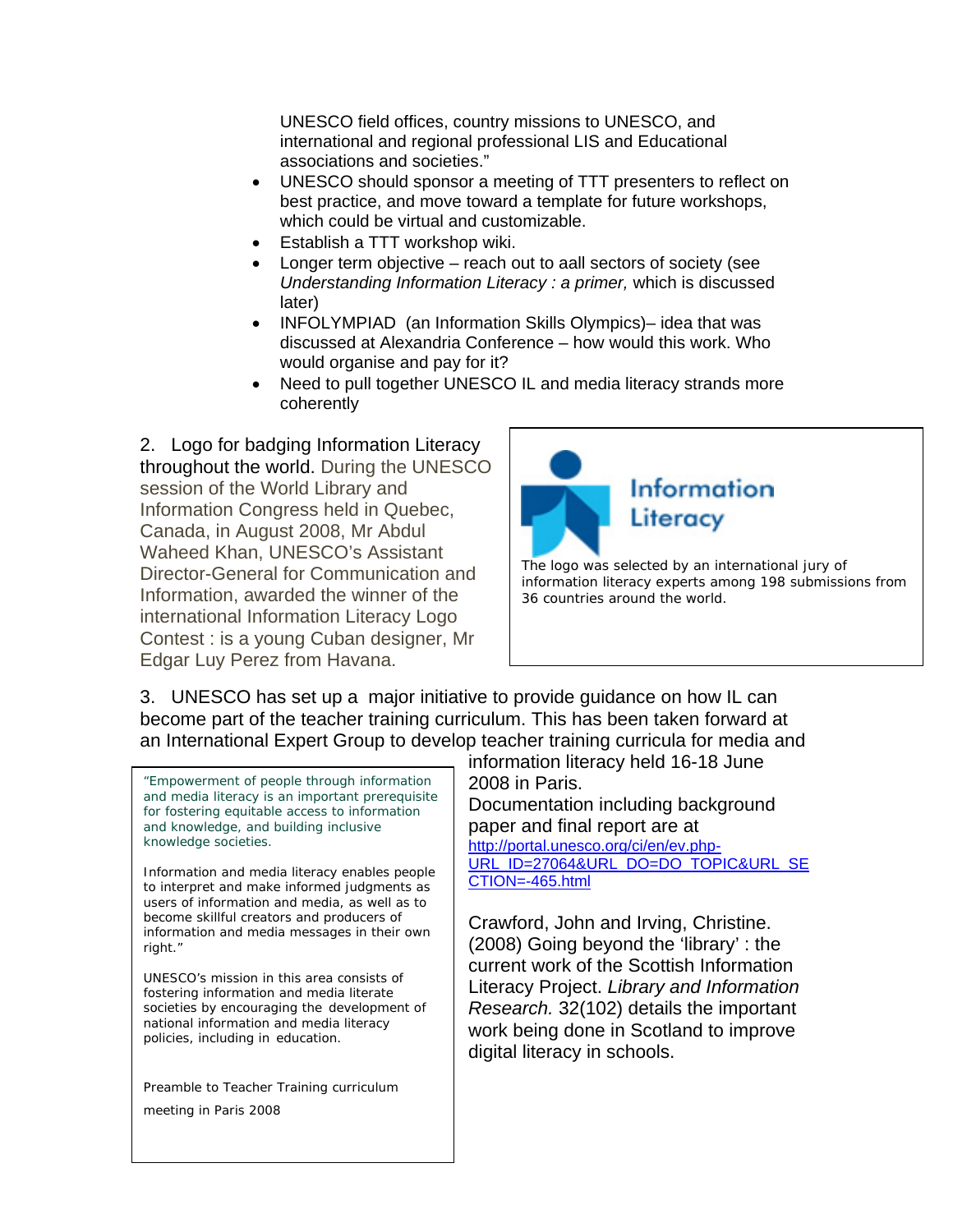#### **Context and Advocacy**

The UNESCO IL initiative should be seen as part of the UN Literacy Decade 2003-2012. Libraries should be playing a part in this. There is a very useful case study by Sayers which could help this to improve.

Sayers, R. (2006) *Awareness raising for Information Literacy, a case study*. http://unesdoc.unesco.org/images/0014/001476/147637e.pdf

This comprehensive guide is particularly aimed at the UN Literacy Decade 2003- 2012. It looks at how to plan a campaign: the various approaches (personal, mass communication, education, public relations, and advocacy.

It considers special audiences (aged, special needs, adult learners, children). It's a very useful guide with some excellent tips.

Mentions models of IL (Big 6, SCONUL Seven Pillars and Empowering 8).

- Big 6 relates to schools and projects in the US and is a commercial product.
- Empowering 8 has been developed in SriLanka from 2004 and aims to be take into account the "composite culture and local conditions" of Asian countries.
- SCONUL model seen as a progression from basic skills through to more sophisticated ways of understanding and using information.. It "provides a practical and robust framework with which we can identify and examiner the skills an average person in any society across the world requires to be an active and informed citizen." It sees Pillars 1-4 as common to all issues and topics but 5-7 as more challenging. Within a known context like health science for nurses these pillars could be understood and mastered but with no firm context they would be difficult. He sees solutions to this by ensuring there would be sufficient general information about a topic or issue available or to provide independent advisers to interpret, translate or re-package information to suit the needs of that community. (pp79-82.)

In the past awareness-raising of IL has been through :

- Policy statements (e.g.Prague declaration)
- Curriculum development for schools (learning outcomes, competencies, and evaluation criteria)
- CPD for academics, teachers, librarians etc.
- Development of IL teaching and resource materials, including online.
- Ongoing dialogues through conferences, workshops and exchange programmes of IL researchers and practitioners, e.g. International Workshop on Information Skills for learning, Sri Lanka 2004.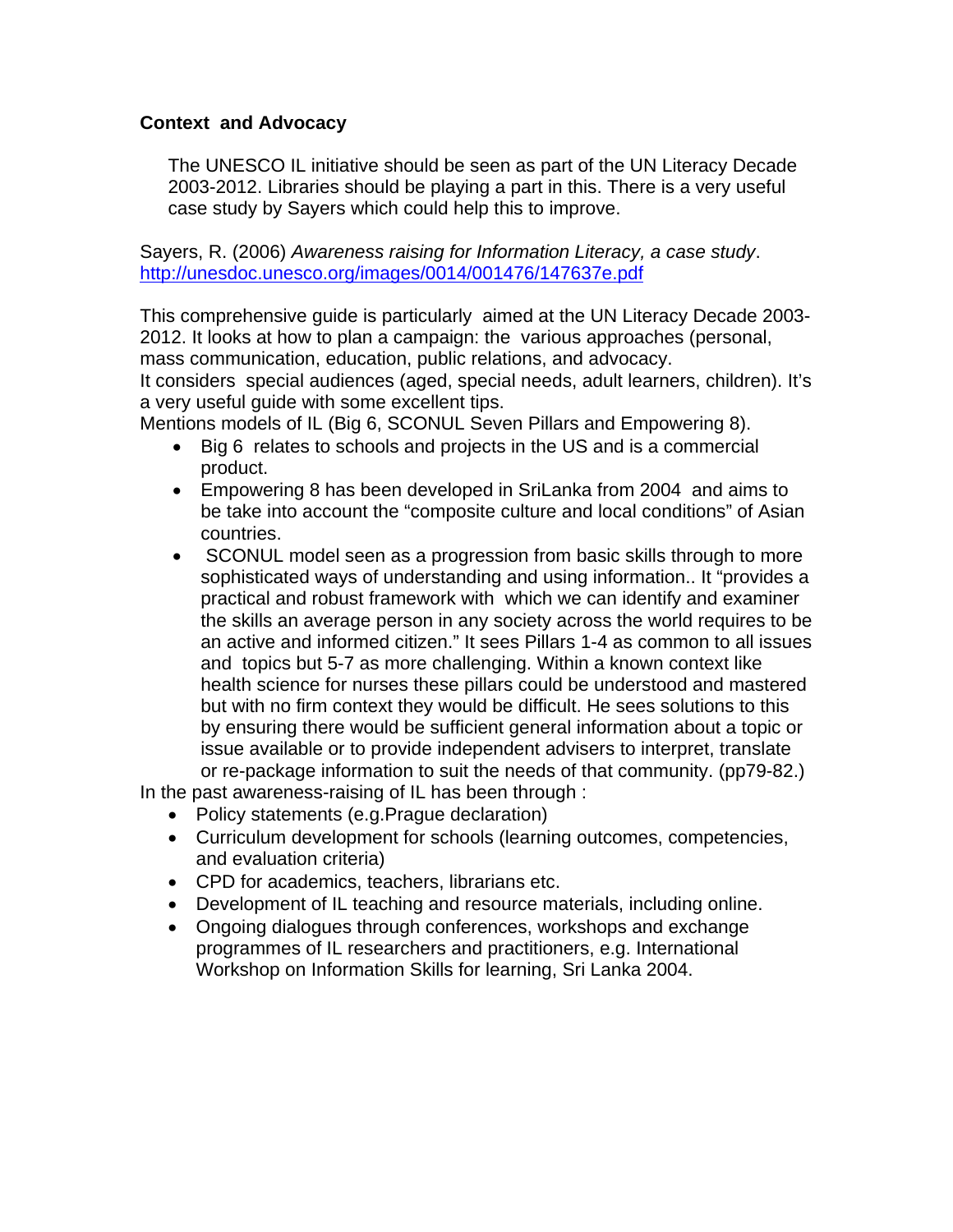## **Publications**

There have been some notable UNESCO publications including :

• Horton, F.W. Jr. (2007) *Understanding information literacy : a pri*mer. (UNESCO) http://unesdoc.unesco.org/images/0015/001570/157020E.pdf

Claims to be "an easy-to-read, non-technical overview" of what IL means, and is designed for "busy public policy-makers, business executives, civil society administrators and practicing professionals".

Goes through various 21<sup>st</sup> century literacies, sees IL as a life cycle in 11 stages and is a "cross-cutting consideration that affects the entire curriculum, and permeates all subjects and courses." Includes access to health information as a human right for citizens. Also "IL offers the promise that people are now able to become independent learners, and critical thinkers. And when they are able to do that over the course of their lifetime, they become Lifelong Learners."

There is a big section on advocacy and awareness-raising within various communities – Government; Business; Academic; Library, Archive, Museum, Publishing, Media, Public Interest, Information Science, Information Content and ICT Communities ; Practising Professions.

Frankly it's a very interesting and useful document which should get wide dissemination.

- Catts, R. and Lau, J. (2008)Towards Information Literacy indicators. (UNESCO) http://unesdoc.unesco.org/images/0015/001587/158723e.pdf Acknowledges the difficulty of trying to find a measure usable across all sectors and recommends the UNESCO find indicators of IL through use of data elements which could be valid indicators of IL within existing international surveys. In particular this could come from the Literacy Assessment and Monitoring Programme (LAMP) Household Survey, the International Adult Literacy Survey (OIALS), the Adult Literacy and Life Skills Survey (ALL) and the Programme for International Student assessment school survey (PISA). Items used should be validated by information professionals. The importance of identifying IL competencies for school teachers was emphasised.
- Choovong, L. and Singh, D.(2005) Development of Information Literacy through school libraries ion South-East Asian countries..(UNESCO) http://www2.unescobkk.org/elib/publications/06INF/information.pdf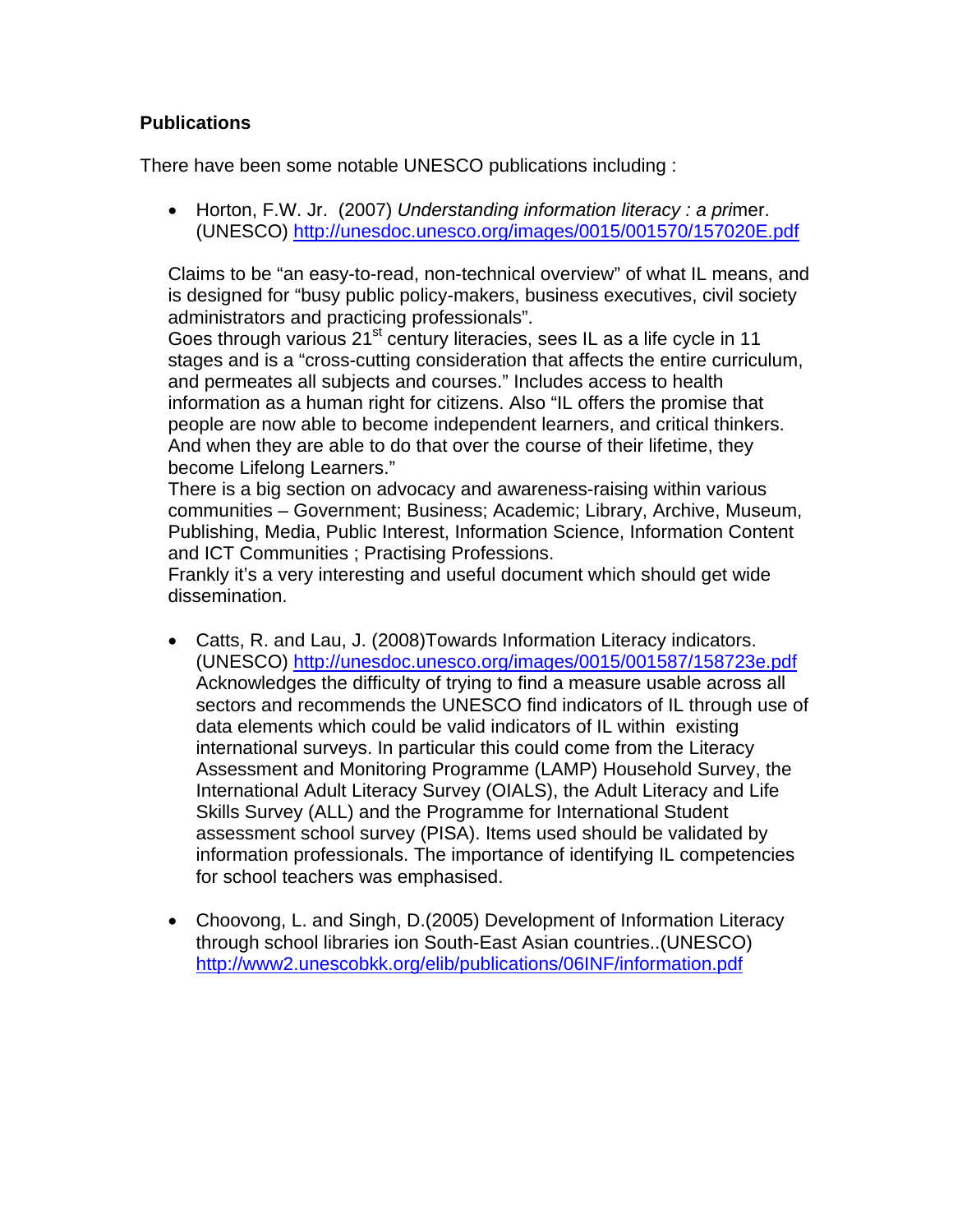#### **Database**

Information Literacy International Resources Directory http://www.infolitglobal.info/directory/en/home

The Information Literacy section of IFLA has created this huge database on behalf of UNESCO. Librarians, educators and information professionals are invited to participate. If we have developed information literacy materials and would like to share them with the world community, we can submit them! I suspect that this is an underused resource.

There are examples of advocacy toolkits, assessment tools, credit courses, tests of competencies, tutorials, workshops, publications, organizations, training the trainers, communication mechanisms including blogs. In fact a relevant and important site for all of us!

## **Conclusions**

UNESCO have been very good at articulating the importance of IL. They have initiated important meetings and Conferences allowing exchange of ideas. Other meetings and initiatives should help to bridge the growing digital divide in the world, by sharing experience and expertise. The Training the Trainers (TTT) initiative is a good idea but the task is huge. (If 104 participants were trained in the TTT session in Wuhan they each have to feed back to 12,000,000 people…using 2006 population figures!) The attempt to influence the teacher training curriculum is also laudable, but they have had to acknowledge this will not be easy to achieve at an international level. There are some very useful publications. The Understanding Information Literacy is first rate and should get wide exposure. The Sayers Raising Awareness case study is extremely helpful in helping more advocacy initiatives.

What more can be done? Here are some suggestions :

1. Schools - Assisting teachers in schools at primary and secondary level to become information literate and to be aware of its importance in the curriculum should be a priority. They are in a position to help the students that we meet in HE. The CIBER report drew attention to this. John Crawford's work in Scotland shows what can be done and should be replicated in England and Wales. SCONUL and other agencies should be working together to move this forward. The UNESCO initiative should provide encouragement and their framework can provide some guidance